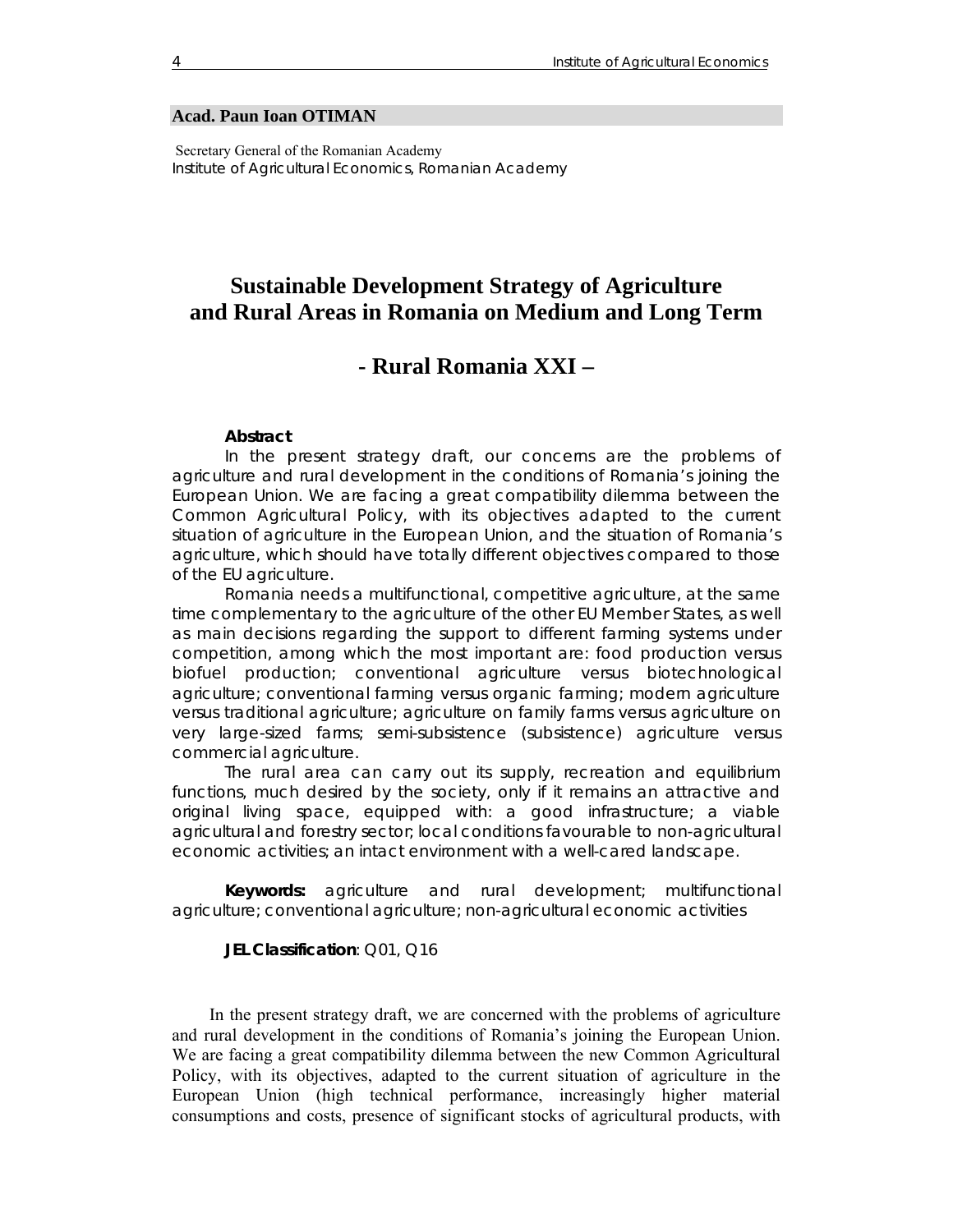important economic consequences upon the farm economy), a new agricultural support policy (decoupled from production) and a new rural development policy, the fast increase of agricultural prices, both on the European market and on the other markets and the situation in Romanian agriculture, which should have totally different objectives compared to those of the European agriculture. These objectives are the following: deep restructuring of farms, through agricultural land consolidation and adequate equipment, massive support to increase the technical and economic yields, placing the Romanian agricultural products on the EU and world markets, the establishment of producers' groups, of the cooperatives for input supply, processing and marketing of products, the establishment of agricultural chambers, etc.

The reform strategy in the field of medium and long term sustainable development of agriculture and rural areas, named **RURAL ROMANIA XXI,** is meant to be a Romanian project, designed by the Romanian Academy (Institute of Agricultural Economics from the National Institute of Economic Research in collaboration with the specialized faculties and departments and the Academy of Agricultural and Forestry Sciences "Gheorghe Ionescu Şişeşti") and assimilated by the parliamentary political parties, by Romania's Presidency, Romania's Government through the Ministry of Agriculture and Rural Development, Ministry of Environment, Ministry of Economy and Finance, employers' organizations, trade unions and professional associations from the agri-food system, etc.

As it results from most studies and from the Accession Agreement to the EU and from the National Program for Agricultural and Rural Development (NPARD), **Romania needs a multifunctional, competitive agriculture, at the same time complementary to the agriculture of the other EU Member States**, as well as main decisions regarding the support to different farming systems under competition, among which the most important are:

- Food production versus biofuel production;
- Conventional agriculture versus biotechnological agriculture;
- Conventional farming versus organic farming;
- Modern agriculture versus traditional agriculture;
- Agriculture on family farms versus agriculture on very large-sized farms;
- Semi-subsistence (subsistence) agriculture versus commercial agriculture.

It is extremely important for the Romanian agriculture that in each of the above-mentioned case the equilibrium point between different farming systems should be determined, which turns the competition into complementariness.

**The new philosophy of rural area development** is based upon the concept of **sustainable rural development**, which presupposes the harmonious blending of the **agricultural (and forestry) component and the non-agricultural rural economy component**, based upon the following principles:

**- harmony between the rural economy and the environment** (economy – ecology equilibrium);

**- the sustainable development programs should have in view a medium and long term time horizon**;

**- rural area naturalization, by preserving the natural environment mostly intact;** 

**- the anthropized, man-made environment, should be as close as possible to the natural environment**;

**- the use of local natural resources, mainly of renewable resources, in the rural economic activity**;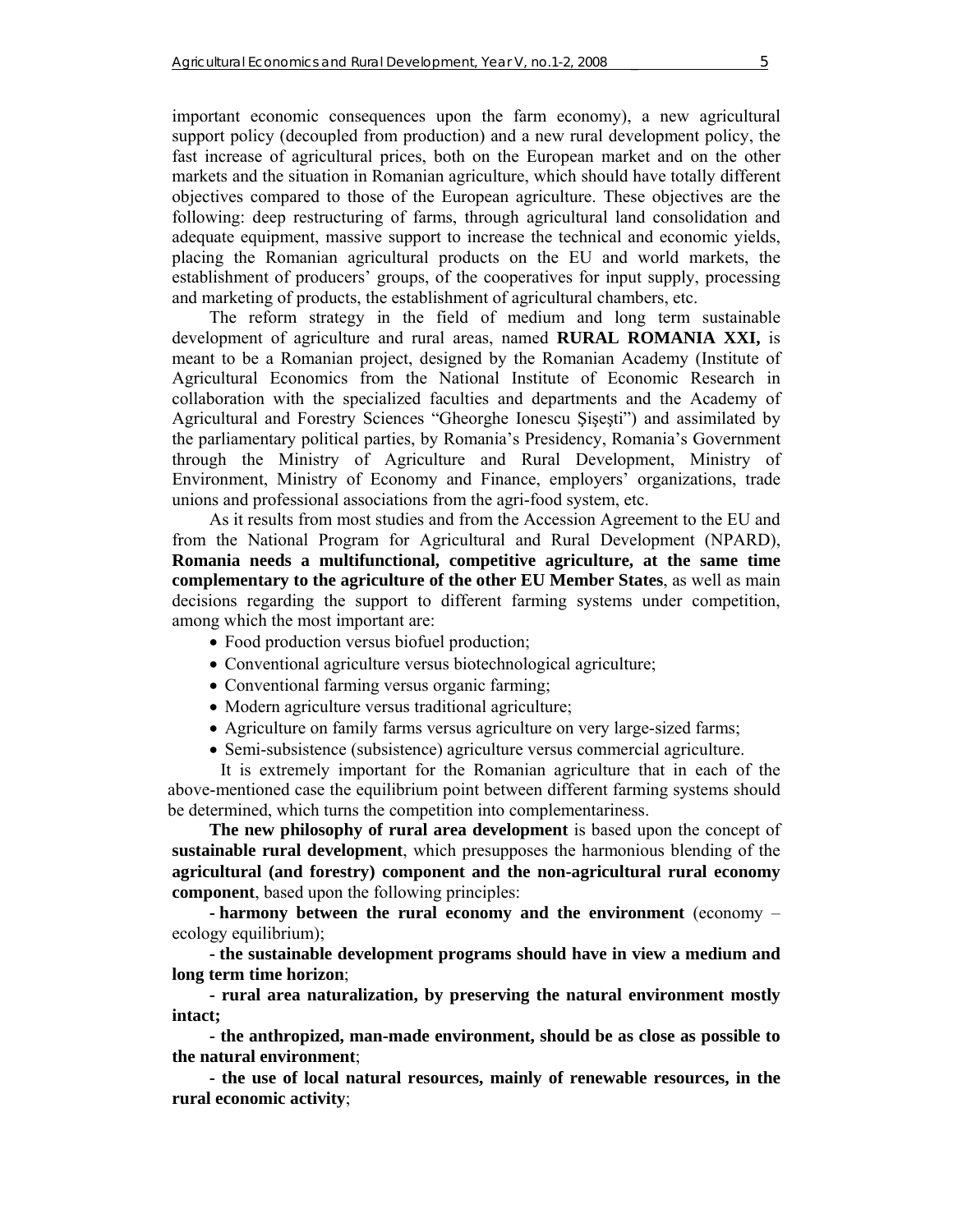**- diversification of the agricultural economy structure through pluriactivity, in the first place by the development of agri-food economy, non-agricultural economy and services.**

The new philosophy of rural area development, in its essence, is based upon its characterization from the European Charter: **The rural area in Europe represents a precious landscape space, fruit of a long history, whose preservation is a vivid concern of the society. The rural area can carry out its supply, recreation and equilibrium functions, much desired by the society, only on the condition it remains an attractive and original living space, equipped with:** 

- **A good infrastructure;**
- **A viable agricultural and forestry sector;**
- **Local conditions favourable to non-agricultural economic activities;**
- **An intact environment with a well-cared landscape.**

From the analysis of the present agricultural structures (with their underperformances), of the rural economy with predominantly primary character and of the consumption of resources by the rural population, it can be concluded that the **Romanian countryside is characterized by a high poverty rate** (over 45%, compared to 15–18% in the urban area). **The strong poverty, with the tendency to become chronic poverty, makes the rural economy shift towards the natural, subsistence economy and get isolated from the market economy**.

On the basis of the studies that have been made so far, we consider that the sustainable rural development solutions should contain concrete technical, juridical and financial elements stimulating the complex and sustainable development. **The Romanian village economy should no longer be a closed economy, it should be inserted into the business environment, and it should gradually shift from subsistence economy to a competitive, commercial economy.**

The Romanian agricultural space quality represents the natural, ecological premise for our products competitiveness. The basic agricultural products (wheat, maize, sunflower, soybean, vegetables, fruit, meat, milk, etc.) obtained under medium technical conditions, are perfectly competitive with the products from other countries, while the quality provided by the soil and weather factors to many Romanian agricultural products may be even higher.

A new rural strategy for Romania, by implementing the sustainable rural development tools, should result in the Romanian rural structures getting compatible with the EU rural structures in a short period of time. At the same time, the Romanian rural area also needs a modern infrastructure, correlated with the present needs of life in the countryside and with the complex rural economic activity.

A large part of rural Romania has a natural and/or anthropic vocation – as basic condition for agro-tourism or eco-tourism development. Starting from the special natural qualities of the rural area, Romania's rural strategy should support the sustainable rural development as ac active economic growth factor, in order to alleviate rural poverty and gradually shift to an acceptable economic and social standard in the rural areas.

The sustainable local rural development issue represents the quintessence of the economic and social policies targeting the harmonious local (rural) community development, and the strategy design should start from the following realities:

• The reconstitution of the land ownership right was extremely slow, full of syncopes, most often on an unfair and incorrect basis. After 17 years, land ownership reconstitution has not been completed yet;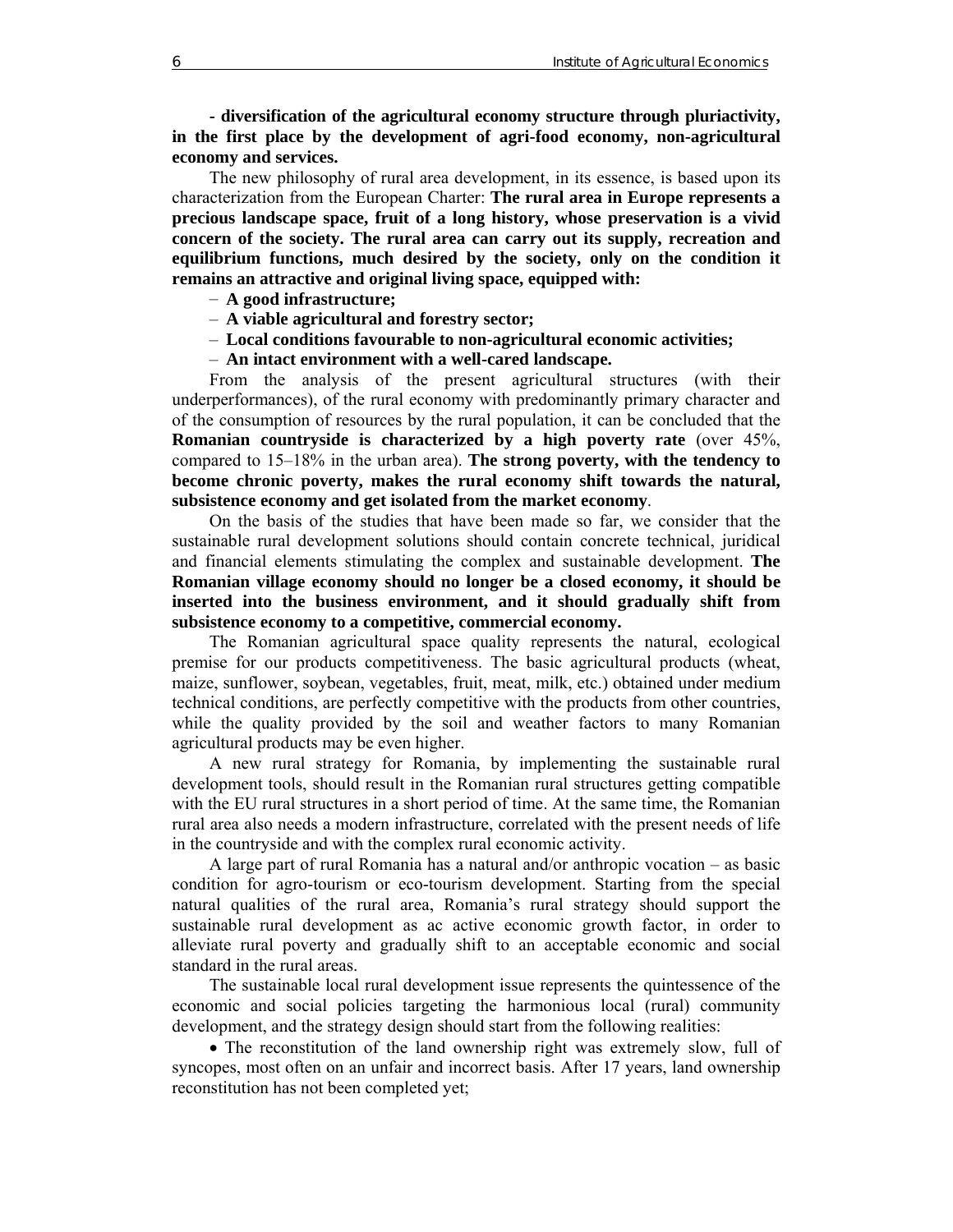• The state agriculture privatization, through the sale of assets or packages of shares and agricultural land concession "was carried out" in most agricultural commercial companies with great doubts with regard to the accuracy of evaluation, as the value of stocks of finished products and of the unfinished production in many cases was higher than the amount paid by the "investors". The privatization of state agriculture created a new class of farmers, that of the "great landowners" or land concessionaires that operate dozen thousands of hectares.

• The amounts allocated to agriculture from the state budget and from the European pre-accession funds have not had the expected economic effects. The average yields in the main crops stagnated or even diminished in the 18 years, and the agricultural output value and agriculture contribution to Gross Domestic Product formation (in absolute value and per capita) remained constant. The absorption capacity of the European funds is at the lowest level in Europe, in the case of project eligibility. The effects of the socialist type of agriculture, as well as of the transition agriculture policy reform, in the case of cereal production, can be seen in the table and figure below.

Table 1

| Average yields obtained by Romania and France in the 20 <sup>th</sup> century |
|-------------------------------------------------------------------------------|
| $(1910-2000)$ (kg/ha)                                                         |

|         |         |          |         |         |         |         |         |          | 10          | 11       |
|---------|---------|----------|---------|---------|---------|---------|---------|----------|-------------|----------|
| Country | $1911-$ | $1921 -$ | $1931-$ | $1941-$ | $1951-$ | $1961-$ | $1971-$ | $1981 -$ | 1991-       | $2001 -$ |
|         | 1920    | 1930     | 1940    | 1950    | 1960    | 1970    | 1980    | 1990     | <b>2000</b> | 2007     |
| A       | 1400    | 900      | 1100    | 800     | 1600    | 2000    | 3100    | 2900     | 2700        | 2600     |
|         |         |          |         |         |         |         |         |          |             |          |
| F       | 1200    | 1300     | 1500    | 100     | 2900    | 4800    | 6500    | 7200     | 7600        | 7800     |
| Δ       | $+200$  | $-400$   | $-400$  | $-300$  | $-1300$ | $-2800$ | $-3400$ | –4300    | 4900        | 5800     |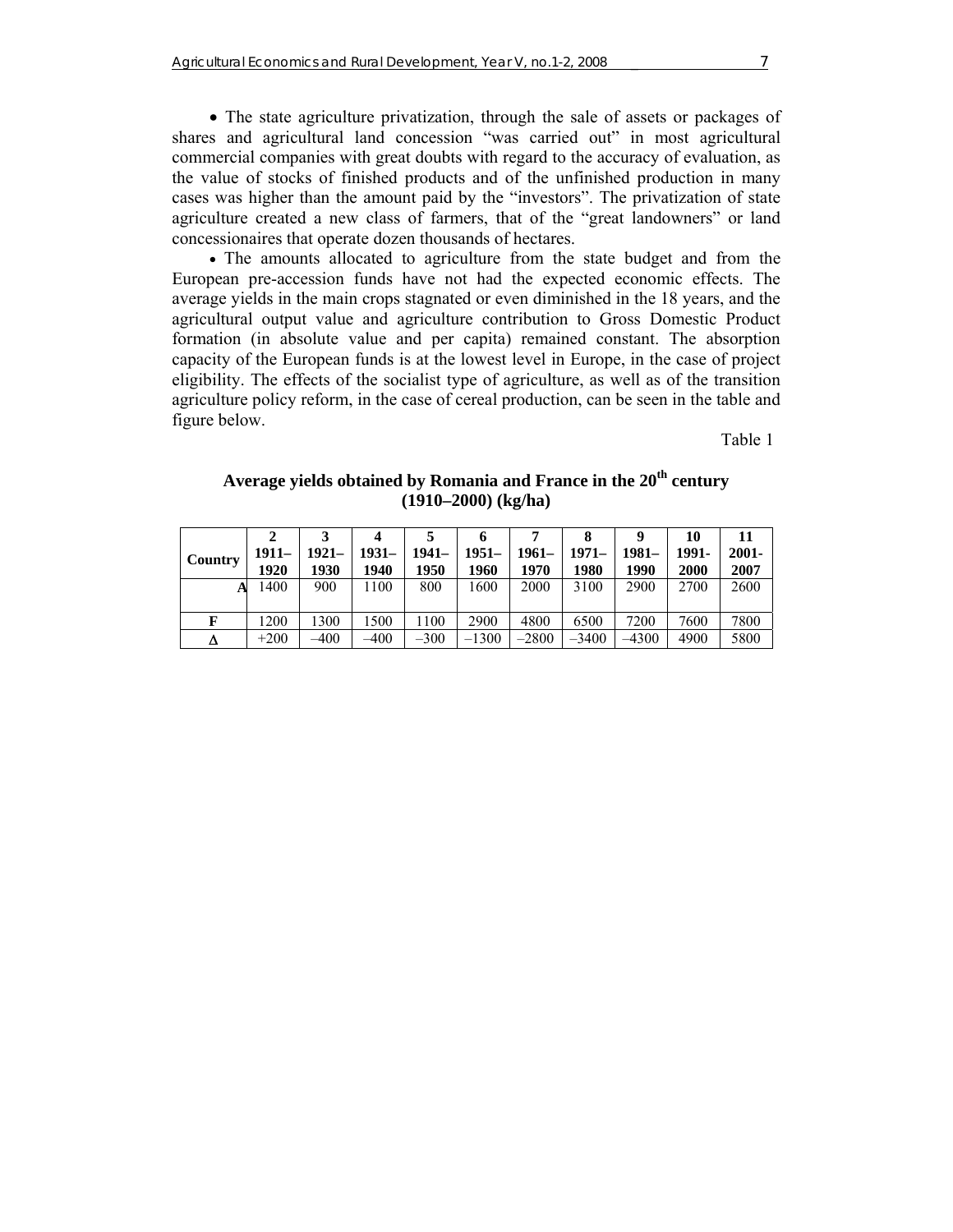

**Average yields in cereals obtained by Romania and France in the period 1910–2007** 

• Overall, the rural area "stood still", as regards both the evolution of nonagricultural rural economy and the technical equipment of dwellings, localities and territory, for almost two decades, at the communist "standards" of the '80s. The huge severe poverty bags covering Romania's territory, the image of villages and houses destroyed by flooding, as a result of rainfalls over 20-25 l/square meter that could not be retained by the wildly deforested hills or mountains, by landslides or by other causes, and last but not least, the "deplorable" faces of the women who got old too early or of the men destroyed by their vices, are unfortunately realities that can be most often met in rural Romania, at the beginning of the European era.

The strategy **RURAL ROMANIA XXI** is an attempt to substantiate, on a scientific basis, certain viable, sustainable and applicable solutions on medium and longer term, which should have in view the following:

**1**. Romania, by its agricultural, forestry and food sectoral activities should reach competitiveness levels of average yields and quotas (if these are not removed from the European practice) comparable to those from the EU countries with similar ecological conditions and natural potential (at present, the estimations of the Academy of Agricultural and Forestry Sciences consider that the average yield levels represent 40% of their potential). In this respect, Romania should have as a priority investment axis the building up of agricultural production structures (agricultural holdings, parcels, fruit-tree and vine plantations, hydro and pedo-melioration systems) capable of ensuring agricultural yields close to the pedo-climatic (ecological) conditions.

**Considering that soil is the most valuable renewable resource of Romania**, the main decision-makers of the country have the political and economic obligation,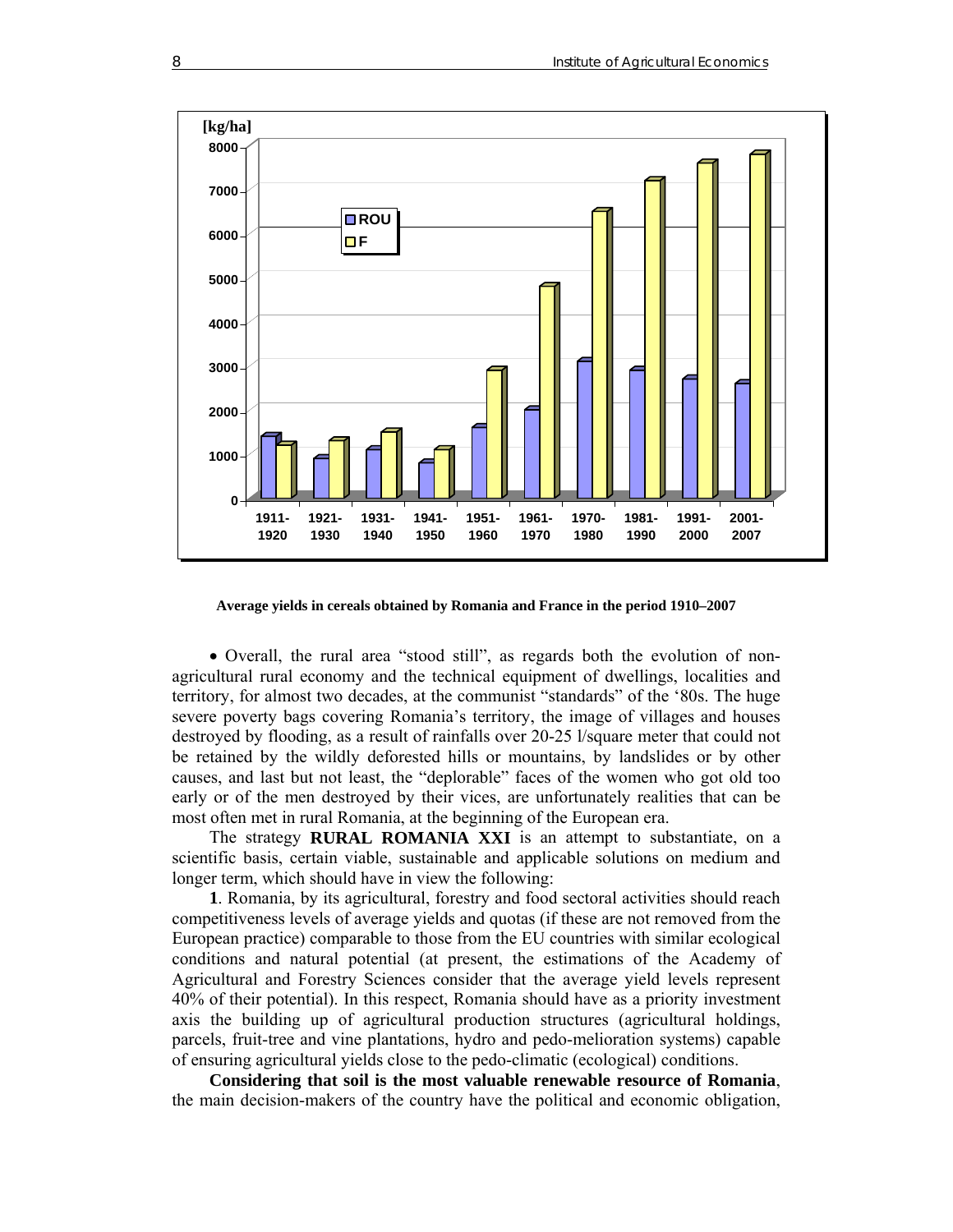as well as the moral obligation for the present and future generations, to ensure the sustainable operation of the Romanian soil at the level of its potential productivity, through adequate agricultural policies.

**2**. The increase of the agri-food production and forestry economy should not be considered as an objective "*per se*", but rather as an objective **to ensure food security for the country's population** as well as a long-term objective for Romania, having in view the world demographic forecast estimated at about 9 billion people in the next 2-3 decades. In other simpler words, the increase of agricultural yields at the level of the natural soil potential productivity should be obligatorily correlated with the absorption potential of domestic and foreign markets.

**3**. The two objectives presented above: **increase of agricultural and forestry yields and market potentiality** can be obtained through (technological and managerial) educational improvement of farmers and of the staff from consultancy, extension, processing and agri-foood commercial structures, with favourable economic effects upon agriculture. The requirement to improve human competence from the agri-food and forestry sector is imperious, if we have in view the fact that Romania is rich in human resources in quantitative terms, yet it is very poor as regards the quality and professionalism of human resources, compared to the competitiveness level existing in the other EU countries.

**4**. The strategy of agriculture and rural area sustainable development can be synthesized into several main ideas. **Romania's agriculture and rural area, compared to the West-European countries, are now at the level of the latter in the period 1945–1950; consequently, the solutions to support agriculture must be adapted to this stage. For Romania's integration into the EU economic structures, rural development is a priority economic, social and cultural component.** This statement is based on the need to get the Romanian agricultural structures and performance compatible with those in Western Europe, as well as on the natural and human resources of the rural area. The priority of agriculture and rural economy modernization, in our vision, should be based upon the vital economic and social functions of the agri-food system: **ensuring a balanced diet for the population (food security and safety implicitly), the necessary raw materials for the non-agricultural activities and an active and profitable export of agri-food products.** At the same time, the rural economy in general, and **agriculture in particular, represent a huge market for the upstream and downstream sectors,**  directly contributing to the development of non-agricultural branches, as well as of the related sectors to rural area.

We also consider that rural development, by the share of rural population and area, has acquired a national importance. Starting from this dimension, we reaffirm that the **rural area is an important visit card for Romania.**

**The sustainable rural development** is one of the most complex contemporary issues**,** as in essence it presupposes **reaching a balance between the need to preserve the rural economic, ecological and cultural countryside,** on one hand, and the **"modernization" tendency of the rural economic activity and life,** on the other hand. At the same time, the rural development lies at the confluence between the **expansion tendency of the urban area, the (sometimes aggressive) development of industry on the basis of rural area** and **the requirement to maintain the rural area, as far as possible, at its present value, characteristics and dimensions.**

The sustainable rural development, with modernization tendencies along the European coordinates, has as main objective **maintaining and preserving the**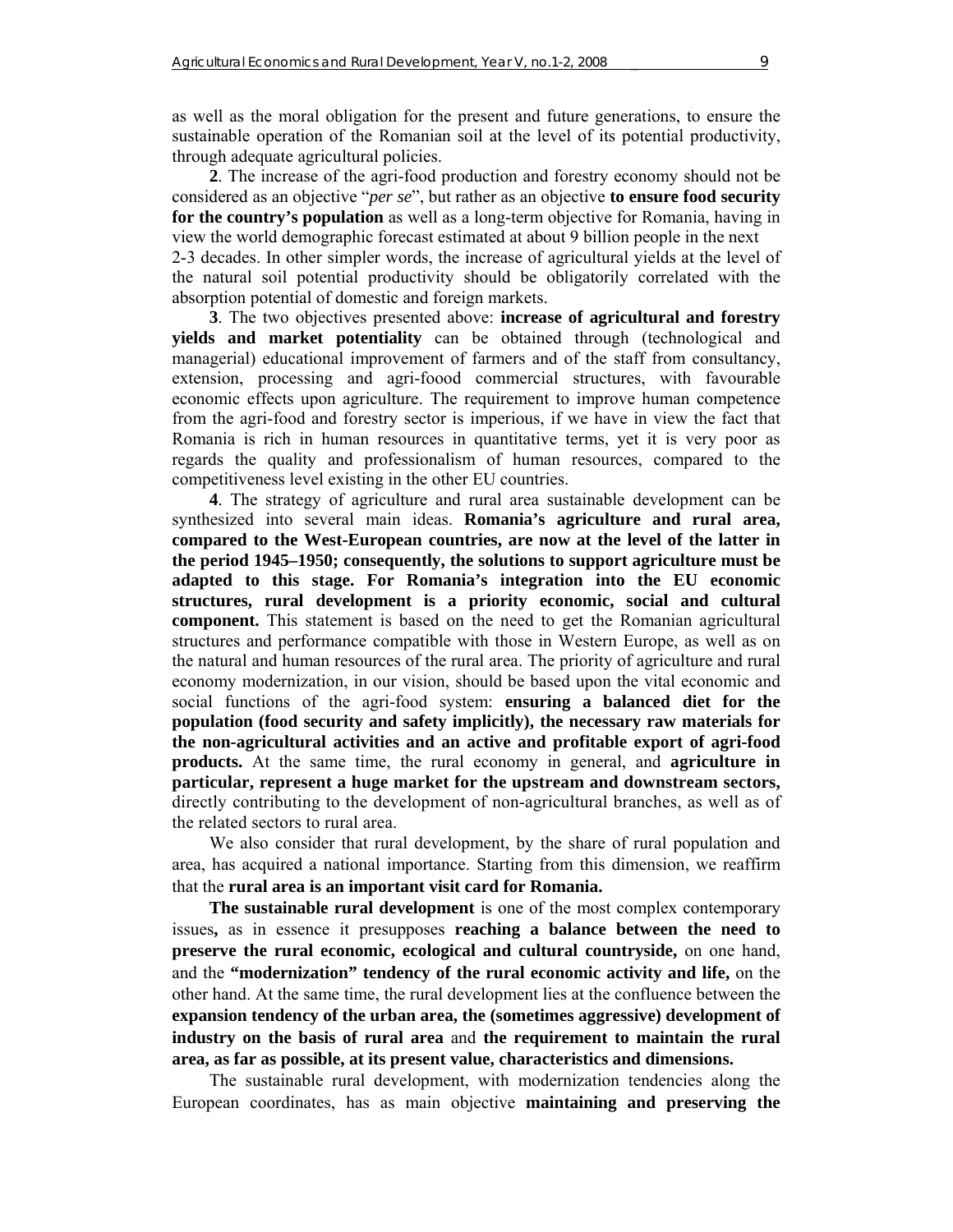**national character of rural area and culture, and its integration into the European area;** where serious ecological, economic and socio-cultural destructions have been produced at local, regional or national level, a solution is proposed to reconstruct or restore these zones, i.e. to bring them back to the rurality standards.

Taking into consideration the agrarian structures of the European countries, it can be noticed that the rural problems are not the same everywhere. The specificity of the Romanian rural areas is determined, in the first place, by the economic and social phenomena of the period, by **the situation of the countryside after half a century under communism,** and secondly, by the economic and social phenomena of the period of **transition to the market economy, by agriculture restructuring,** by the shift of agriculture from the state-controlled and collective structures to private-family structures, **by the rehabilitation of institutions and bodies necessary to rural area**  development. As it results from the 15<sup>th</sup> orientation of the **European Charter for Rural Areas** and from the Common Agricultural Policy, the assistance, development or rural infrastructure construction initiatives and projects should be multiplied. In order to solve up the particular problems of agriculture, Romania needs strategies and specific agricultural policy measures, mainly to facilitate the access to the European and world agricultural markets.

**The sustainable rural development issue** at the beginning of this new millennium, **in its essence, remains a fundamental matter of rational rural space management,** of its best use for economic-social, habitat and recreational purposes.

As it results from most studies, a change of concept, of vision is imposed, **a new philosophy of rural area sustainable development,** correlated with the local and regional autonomy and the subsidiarity principle.

**4.1 Agriculture development. Agriculture, and in many rural areas, forestry, represent the backbone of the rural area.** In general, no rural development program can be conceived in the absence of an essential role played by agriculture. Although deep changes have been produced recently with regard to the role and functions of agriculture, this remains a **main component** of any rural development program. At the same time, the problem of a new philosophy in agriculture development emerged, which leads to the idea of a shift of focus from the **productivist agriculture concept to the multifunctional agriculture concept.**

Multifunctional agriculture, although less performing from the strict point of view of production and profit, is preferred from other points of view (tourism, landscape, ecological, social, etc.). In principle, multifunctional agriculture carries out the same economic functions as the super intensive and specialized agriculture, yet it takes over new functions, such as:

– Production of energy raw materials – bioenergy, as a new and extremely important function in the areas with surplus production of agricultural raw materials with food destination;

– Increase of tourism potential by the preservation and improvement of the landscape heritage;

– Conservation of vital elements and biodiversity (soil, air, water, flora, fauna), through their sustainable use in an environment-friendly agriculture that should ensure agro-eco-system stability;

– Harmonization of the social and cultural functions of the rural area in close connection to a healthy and diverse agriculture.

Multifunctional agriculture growth presupposes the use of an increased number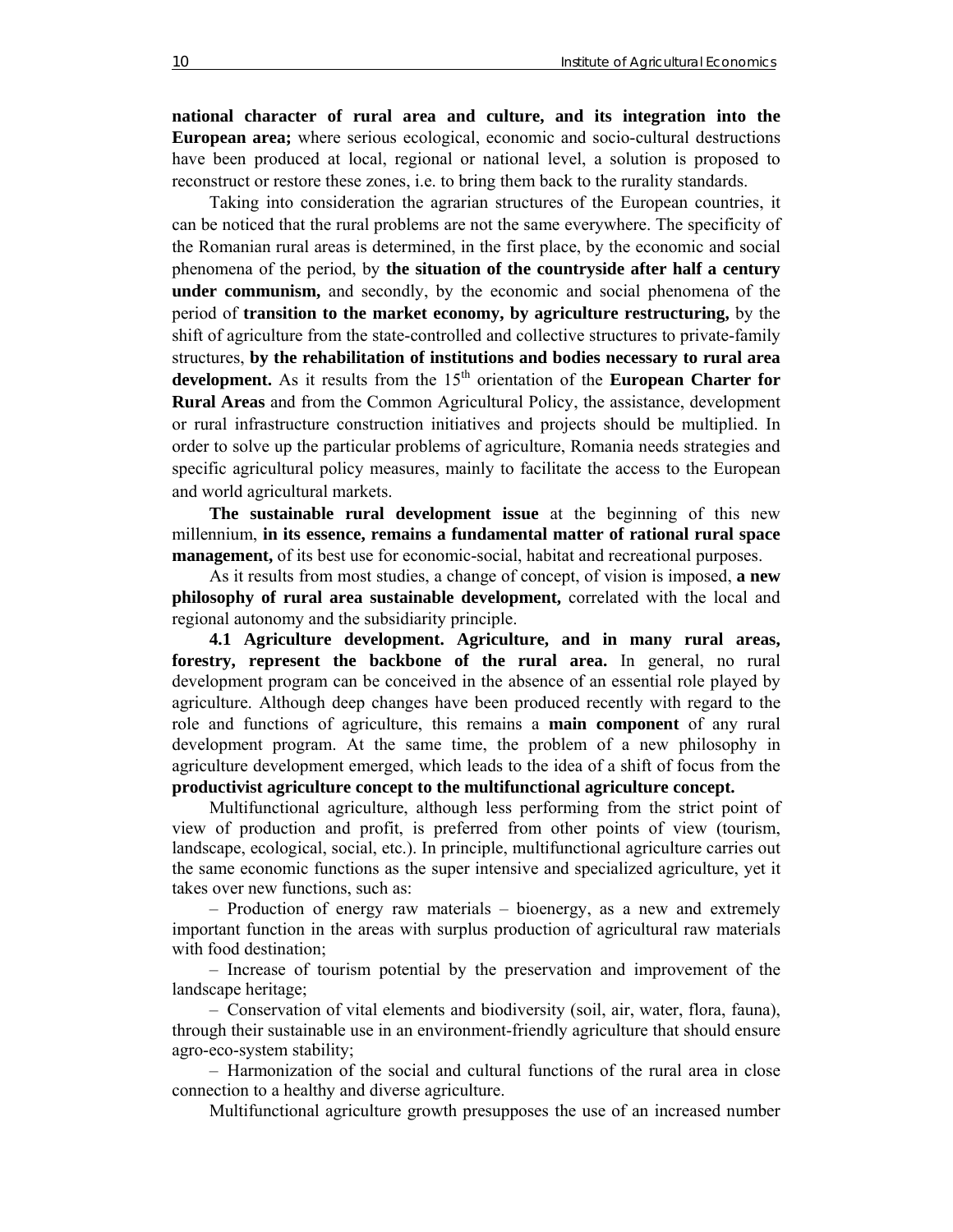of people, for longer periods of time throughout the agricultural year, compared to the conventional, intensive and highly specialized agriculture. At the same time, organic farming implies the increase of the production technology components, and consequently the attraction of additional labour in agriculture. The development of the agricultural holdings practicing multifunctional and organic agriculture cannot take place above the agri-food market solvency limit. It is estimated that in the rich countries the area under organic farming accounts for about 4–5% of the arable land. It is obvious that as the prices of organic products are much higher than those of the products from conventional agriculture, the demand of such products is limited to the demand of families with high incomes, featuring a slow growth rate in time. In these conditions, we cannot consider a "massive organic farming development" in the following 2-3 decades, and as a result the increase of the population working on organic farms will not be significant, yet it will be relevant for the new farming concept and for the philosophy of organic farms.

As agriculture has multiple functions, it seems obvious that the society, as their beneficiary, should pay not only for the agri-food products, food respectively, but also for the **indirect services** that contribute to the improvement of habitat or **landscape quality,** etc. The present price system, as well as the removal of subsidies so as to produce cheaper food, without using any financial compensation forms for the subsidiary services of agriculture, will adversely impact the farmers on the medium term, and will indirectly have negative consequences with regard to food security on longer term. We consider that it is necessary to evaluate these compensations (for tourism, for maintaing the less-favoured areas into economic and social "operation" conditions, for organic production, environment protection, diminution of chemical fertilizer and pesticide application, etc.) and it is the government's duty to find funding sources for these.

The first great energy crisis in the eighth decade of the  $20<sup>th</sup>$  century made agriculture face new problems. Among the energy alternatives to the crisis of fossil fuels, which will be exhausted sooner or later, **the agricultural bioenergy production** is worth mentioning, agriculture acquiring a new function: **producer of energy raw materials.** The oil and alcohol production from agricultural raw materials make the present Diesel engines, with small adjustments, use the rapeseed, soybean or sunflower oil or the alcohol from different plants, as fuel. At present, even though the vegetable fuels have still higher prices than the fossil fuels, they began to be demanded by more and more users, as they do not pollute the environment. The EU Directives provide for the increase to 2% of biofuels in total fuel consumption in the year 2007, with the tendency to increase up to 10% in the next ten years and to 20% after 2020.

With regard to the energy function of agriculture, we consider that we should also highlight the significant impact of biotech agriculture upon the economy of agricultural farms. The accelerated evolution of biotech research had as direct effect in agriculture the unprecedented assimilation of the scientific results materialized into the increase of areas under genetically modified crops (GMO crops).

The global agronomic, ecological and economic impact of GMOs use is unprecedented in the history of world science and agricultural practice. The fact that, in only one decade, the growth of GMO crops from the experimenting-testing stage on several dozens hectares to almost 114.3 million ha in 2007, tells everything: **an annual increase of areas under GMO crops by about ten million ha**.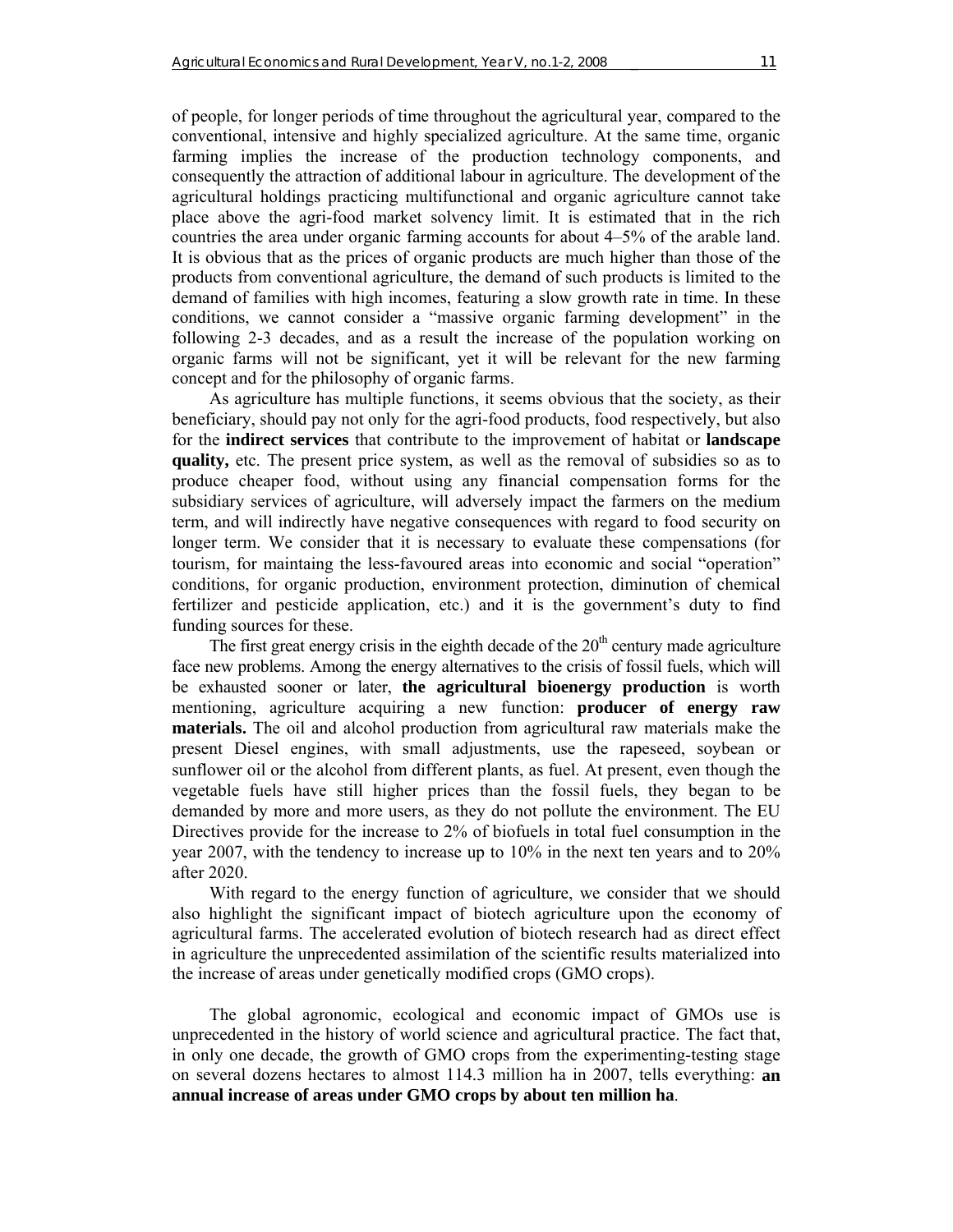**4.2 Sylviculture and forest economy.** The forest economy is the sector that, similarly to agriculture, has multiple functions in the forest ecosystems. Sylviculture, in correlation with agriculture, can have a complementary economic function or even a basic economic function in certain zones.

In the enlarged **forest economy** framework, two aspects should represent objectives of the rural development programs. The first aspect refers to **the increase of land areas under forests by new forest plantations, shelterbelts,** maintenance of present forests; the second aspect covers **the rational forest exploitation and the processing of timber** into highly processed finished products with value-added.

The increase of land areas under forests is an ecological reconstruction priority for Romania in many zones of the country. There are many hilly areas (Transylvania Plateau, Dobrogea Plateau and Moldova Plateau) with low forest coverage. In the plain areas, the excessive deforestation resulted in excessive aridization, steppization and even desertification in certain areas, and in the hilly areas in massive soil erosion. For these agricultural areas, the reforestation on certain land areas is imperiously necessary out of ecological re-equilibration reasons. In the conditions of private land ownership, the afforestation should take place under long-term programs, with economic advantages for the owners. The projects targeting the afforestation and planting shelterbelts cover the local or regional (zonal) communities. The contribution to the ecological re-equilibration of properties should be paid by all its beneficiaries, i.e. either by the local or regional communities or, in case of larger-scale works, through the state budget.

The devastating flooding that has been recently produced in the northern part of the country (counties Suceava, Maramureş, Botoşani, Iaşi, Satu Mare) makes it imperiously necessary to formulate an afforestation objective by the year 2030, as follows: in the plain zone, 80% agricultural area, 20% forests, in the hilly area, 50% agricultural area, 50% forests, in the mountains, 80% forests, 20% agricultural area, pastures in particular. In this way, the land under forests at national level will reach about 40%. It is obvious that this objective implies a certain schedule that covers about a quarter of a century, with an afforestation rate of about 80000-100000 ha/year, i.e. 2000 ha/year/county on the average.

The second great rural development issue in the predominantly forestry areas is represented by the forest economy (exploitation and processing of harvested timber, harvesting and processing the forest products: wild berries, mushrooms, medicinal herbs, etc., the zone-specific traditional trades related to the processing of forestry products, etc.).

The Romanian forest economy is far from being an important component of rural economy from the mountain areas. The rural development projects in the mountain areas should obligatorily include solutions for the development of small and medium-sized enterprises for timber and other forest products processing.

In the case of mountain areas, the **mountaineous agricultural economy,** the forest economy and the rural tourism are intimately intermingled. The mountaineous agricultural economy, largely ecological or organic, focusing on the pastoral economy (raising of dairy cows, veals and sheep) can be mixed on pluriactivity basis with the harvesting and processing of wild berries and medicinal herbs from the wild mountaineous flora, both connected to winter or summer rural tourism activities based upon the pastoral and ethno-folkloric customs, all these largely contributing to rural economic growth in the mountaineous area.

**Sportive hunting and fishing economy** represents an important component of the rural economy in the mountaineous area; these activities are extremely demanded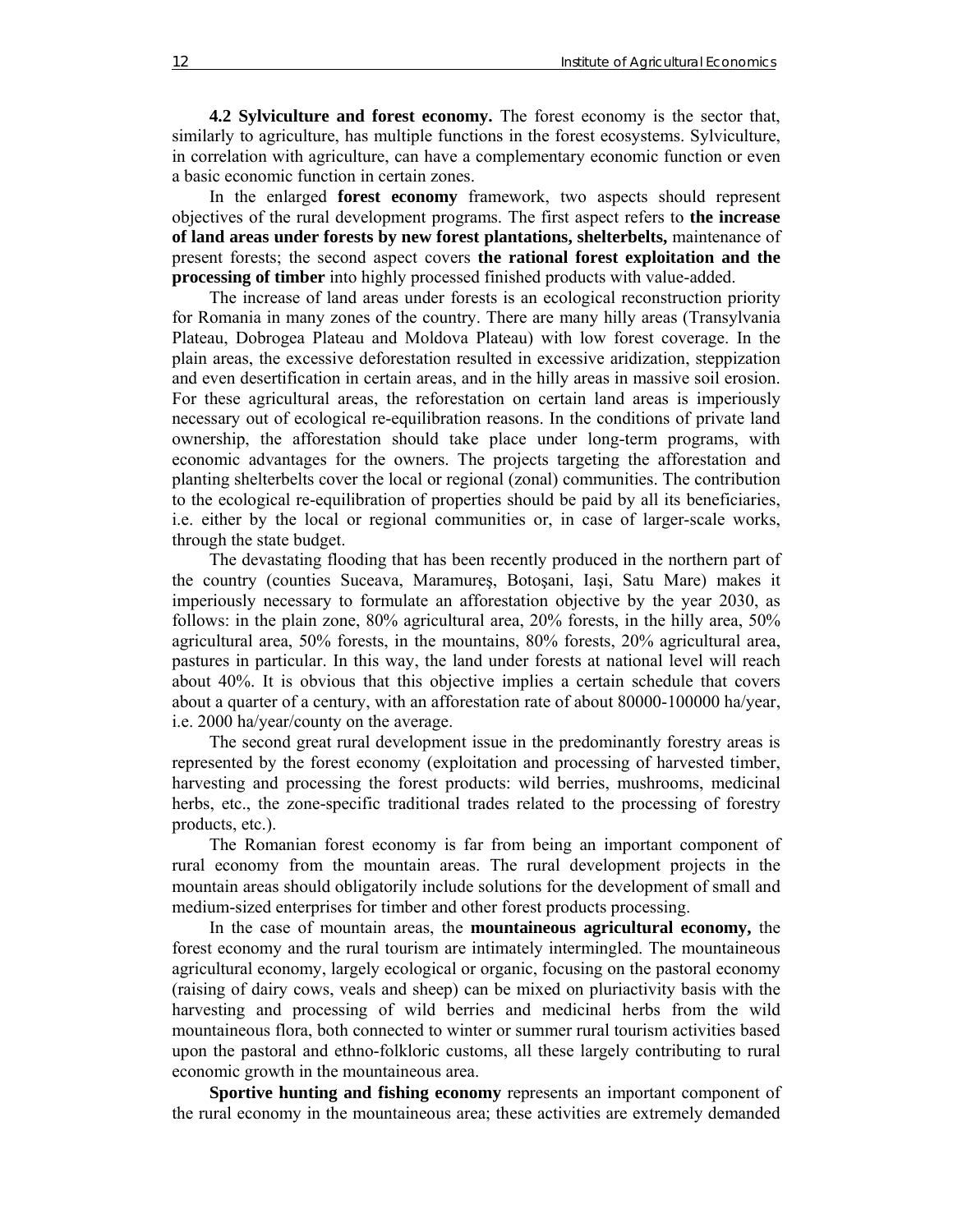and well paid. Yet, these two activities, due to the absence of infrastructure, mountain equipment and boarding houses with necessary comfort, represent constraints that make the sportive hunting and fishing economy still non-competitive. Suffice it to say that our neighbouring country, Hungary, with a mountaineous area covered by forests by 7–8 times smaller than Romania's, gets by 5.5 times more incomes from the mountaineous hunting than Romania.

We cannot complete the presentation of the forestry economy, as rural economy component, without making a few comments on the conservative vision of etatist origin of the national and territorial forestry bodies. It is necessary to highlight, from the very beginning, that in the period between the two World Wars, only about 1.8 million hectares of land (about 27%) out of over 6.5 million hectares of forestland from Romania were forests into state property. Regardless of the forestland owner, this forestry ownership structure did not have a negative impact upon forest management under sylvicultural system, but on the contrary.

**4.3 Local rural tourism and eco-tourism.** The extremely diverse and wellpreserved rural landscape, life in the countryside, with significant traditional components, Romania's agricultural and forestry potential, the specific architecture of the rural area are all factors favouring rural tourism. The rural tourism, unlike the other forms of tourism, must be "diffuse", imperceptible from the point of view of the habitat component, based upon the natural, folkloric and ethnographic (cultural in general), architectural and gastronomic heritage specific to the agro-tourism zones.

At present, although there are certain positive signals referring to rural tourism growth, there are certain constraints to rural tourism enlargement at the capacity provided by the landscape and traditional culture. The constraints are the following: **infrastructure** (highways, railways, fast and safe banking, mail and telephone services), **living conditions** that are modest or unacceptable even for the less demanding tourists, which are provided on most peasant households, **insufficient training** of household members (minimum tourism-related knowledge, not knowing a foreign language) as well as tourists' **personal unsafety and insecurity,** etc.

The fact that only 0.1% of Romania's rural economy comes from agro-tourism, compared to 4.4% in the EU countries is a relevant economic indicator for the Romanian agro-tourism situation. Significant investments are necessary in agrotourism in relation to the allocated resources (educational, financial, infrastructure, etc.).

The agro-tourism has the function to economically potentiate the peasant household capacity, by the "internal" agri-food consumption on the household where the respective products have been produced. In the case of foreign tourists who spend their vacation in the agro-tourism boarding houses, agro-tourism represents an "internal" form of agri-food export. As most foodstuffs consumed during the agrotourism activity come from the food production on the household, it results on one hand that the tourism activity is highly profitable and on the other hand that the prices of agro-tourism activities are lower than in other tourism forms. From the calculations made by the specialized tourism services, it results that the price of an agro-tourism dinner, in all the boarding houses, is by 40–50% lower than the price of a dinner served in a restaurant from the tourism hotel network (from the same category). The explanation for this price difference is simple. The price of agricultural products obtained and consumed on the agro-tourism household does not include VAT, excise taxes, transport and storage costs, etc. The meat, eggs, cheese, milk, butter, jam, pickles, wine, plum brandy, sherry, etc. go from the household production directly to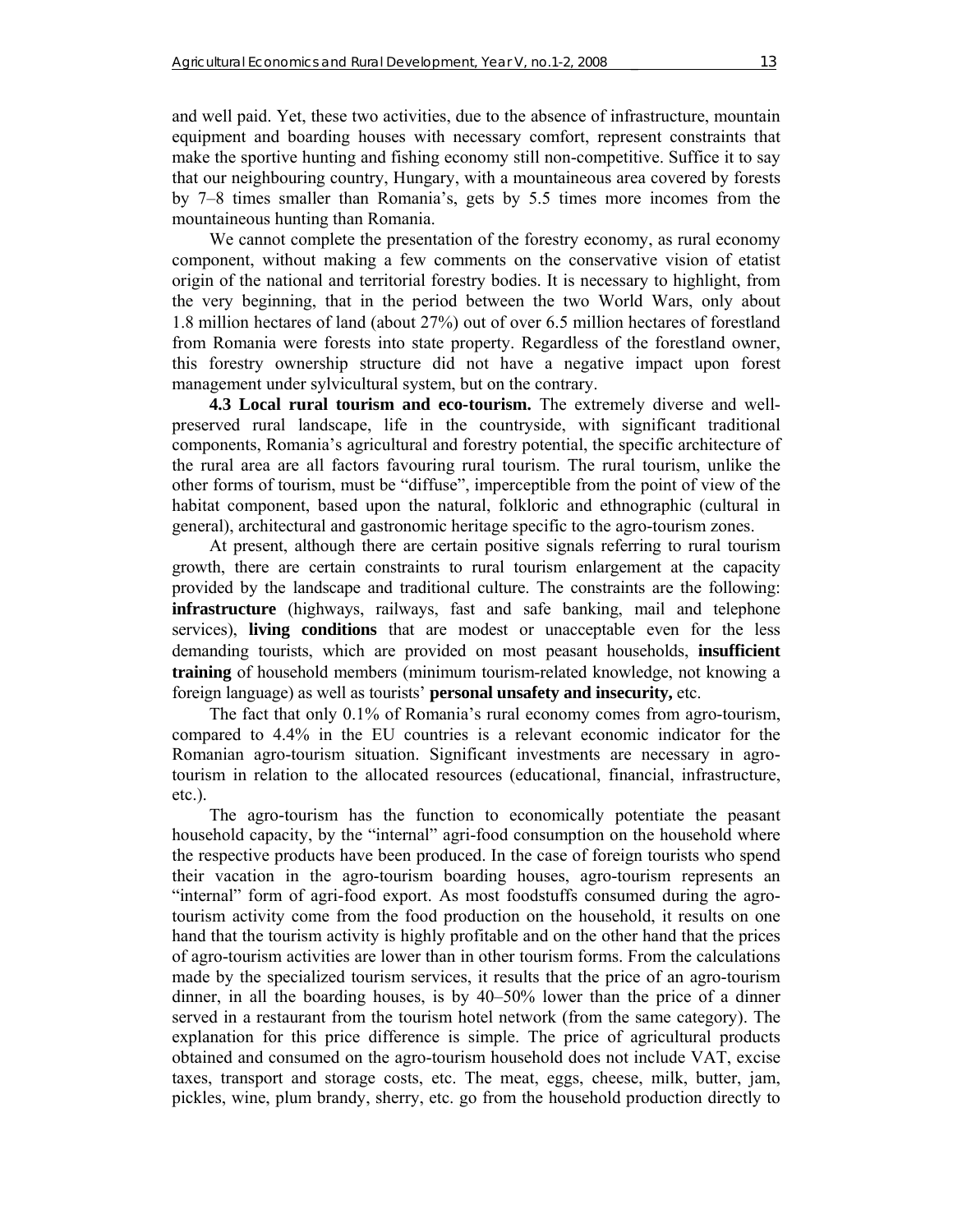the tourist consumer's table, being processed according to the traditional methods from the agro-tourism farms. At the same time, the agro-tourism services (accommodation, services) are not carriers of additional indirect costs, overhead charges, commissions, etc., economic aspects that make the agro-tourism product price be much lower compared to the competitional tourism product. The agrotourism policies should stimulate the rural tourism advantages, in the direction of tax and fee exemption, fiscal pressure diminution, in general, in order to reduce prices and maintain the traditional customers (town people with more modest incomes, foreigners willing to get familiar with the rural traditions of the area, town children, etc.).

Rural tourism support and development has also an educational component, which in the first place refers to knowing the cultural traditions, the landscape or historical values of the rural areas. The educational component is mainly addressed to the town children, who, we must admit, from the point of view of knowing the agricultural and natural values, suffer from the "concrete space complex". The participation, for two weeks, to activities on the agricultural household, combined with hiking, bathing in clean waters, horse riding, etc. contributes to the enlargement of the town children's knowledge horizon. In fact, in many EU countries, the urban schools curriculum provides for holiday periods and/or practical activities in the rural boarding houses. It is the case of Austria, Switzerland, Sweden, etc., the educational results being successful in this case.

**4.4 Small and medium-sized enterprises.** The pleading for the growth of the small and medium enterprise (SME) sector in the rural area starts from the need for rural economy complementarization and diversification.

The rural economy is more developed and more dynamic if it has a more diverse structure, and if the share of non-agricultural economy (extractive and processing industry, food and light industry, wood and forest products harvesting and processing, cottage industry, agro-tourism activities and services) is higher. In a modern economy, the horizontal economy distribution lies in the rural area, the SMEs being generally located around the industrial poles. Modern industry is based upon the movement of raw materials and finished products rather than upon labour force movement. Starting from the principle that **labour movement is much more expensive than the movement of materials and products**, most countries modified their policy with regard to SMEs location, and they moved the enterprises towards the labour force and not inversely. The displacement of labour implies massive investments and complex social phenomena. On the contrary, the location of small and medium-sized companies in the rural area means economy diversification, labour employment, increase of the economic power of rural localities and their overall development.

Except for two branches, food industry and the timber industry, there are no other industrial activities in the proper sense of the word in the rural area. Only about one quarter from the communes of Romania have non-agricultural economic activities on their territory, organized under the form of SMEs in the extractive, processing, cottage industry and agro-tourism activities.

Overall in the rural area there are about 54 000 active small and medium-sized enterprises (from total 320 000 SMEs in Romania), out of which about 10 000 are agricultural enterprises, while the non-agricultural enterprises (industrial, providers of services) average one SME per rural locality. Although the natural and cultural heritage represents the most important asset of rural areas, agro-tourism farms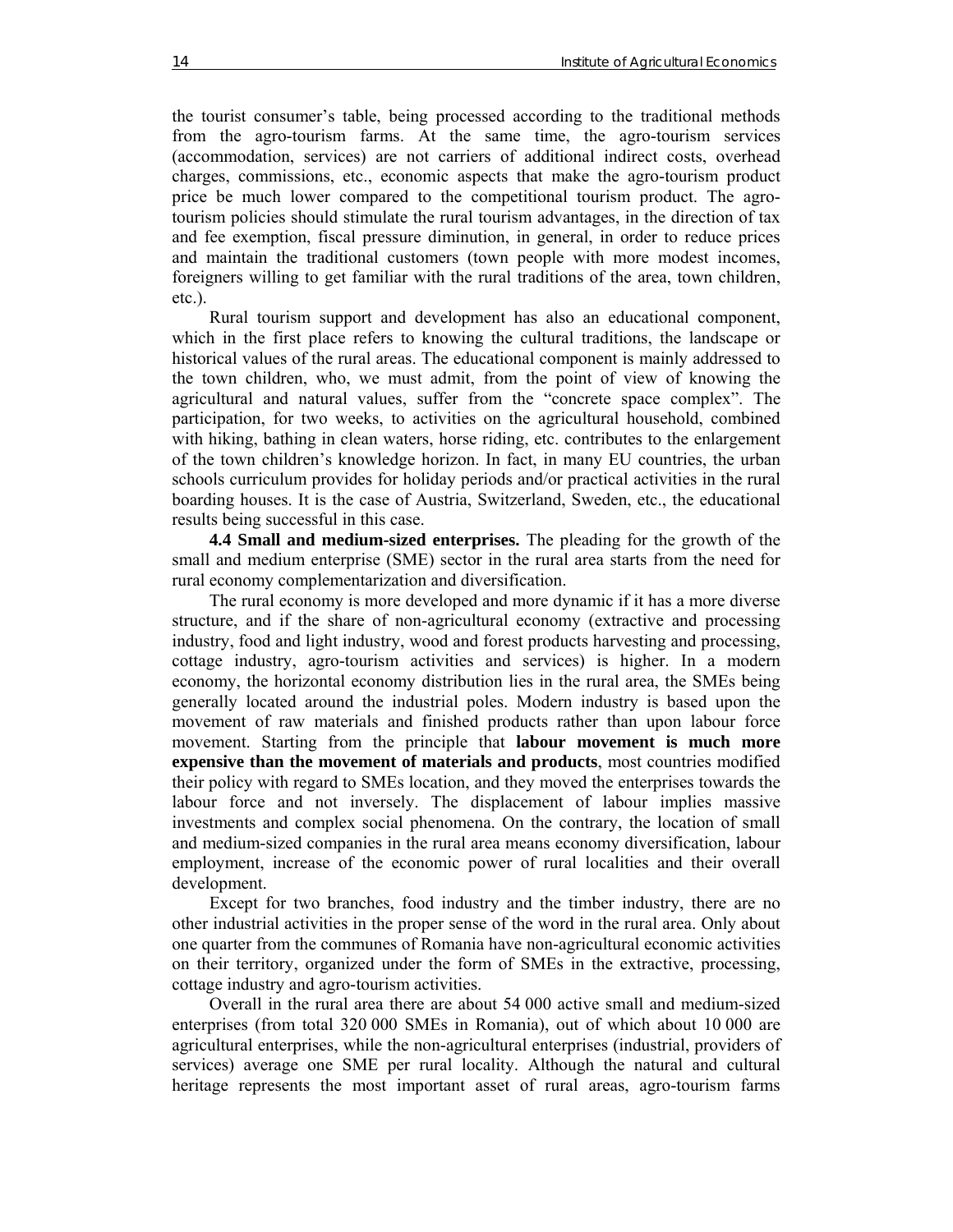(boarding houses) are found only in 182 localities, from more than 2 685 communes, 13 000 villages of Romania, respectively.

The development of a viable network of private small and medium-sized enterprises (agri-food, industrial, local processors, handicraft, providers of services, etc.) in the rural area also has, besides the important economic function, a significant social component, related to the rural population "stabilization", commuting elimination and use of complementary labour force from the village. At the same time, these enterprises also have the role to potentiate the rural economy, contributing, by the taxes they pay to the local budget, to the economic and social development of localities. It is known that a significant labour supply exists in the rural area, largely unused or partially used, which can be activated through requalification and integration into the small and medium sized enterprises.

We consider that the urban-rural economic equilibration, in the absence of a real policy for economic and social support and facilities to rural SMEs, will continue to remain an illusion for the Romanian rural area.

An important role in the rural and urban economic equilibration, by a more accelerated development of rural economy, of non-agricultural rural economy in particular, is played by the scientific research. The alternatives of sustainable rural development, developed by the scientific research, should represent the economic base of the rural development programs at national, regional, county, zonal and local level.

**4.5 Habitat, rural dwellings.** The rural area, regardless of its geographic position (plain, hills, mountains, seashore), can be defined (or should be defined) as a healthy natural geographic area for residence, due to environmental conditions and landscape, as well as from the point of view of a socially peaceful life. The natural landscape and the complementary activities are mostly demanded by the people who want to relax after their work or who are looking for a weekend getaway.

In the rural area, habitat is an important economic and social component both for the rural people who have their residence in the countryside and for the town people who have their residence or a house in the rural area. The habitat represents, in its turn, more than a mere residence, house or dwelling matter. The habitat obviously implies, besides the dwelling, an adjacent space generating the necessary psychical comfort and recreation. The complementary of on-the-house activities, compared to the activities on the job, the natural and social environment, and last, but not least, the social integration (and acceptance) in the local activity are aspects that make the rural area attractive for the town people. While for the village people the habitat is permanent, a daily matter, it is the rural family's living place, for the town people who have a residence in the rural area, it is either a dwelling matter, as mentioned above, or a weekend getaway.

The dwelling or habitat in the rural area (in the countryside) is one of the most important functions of the rural area. From the point of view of its coverage, we consider that dwelling has the largest coverage, compared to all the other activities (functions) of the rural area (economic, cultural, ecologic, administrative, etc.).

**4.6 Rural culture.** It is more and more considered that the most important component of the rural heritage is the folk culture (ethnography and folklore), as this gives the true dimension of local creation, it provides authenticity, local specificity, in a word, **it is culture that truly represents the local collectivities**.

The local creations, be they material or spiritual, must be protected, preserved, and where the degradation process is present, this should be stopped, and, as far as possible, the lost cultural areas should be restored. The highly modernized technologies, the industrialization of agro-processing and of the constructions, the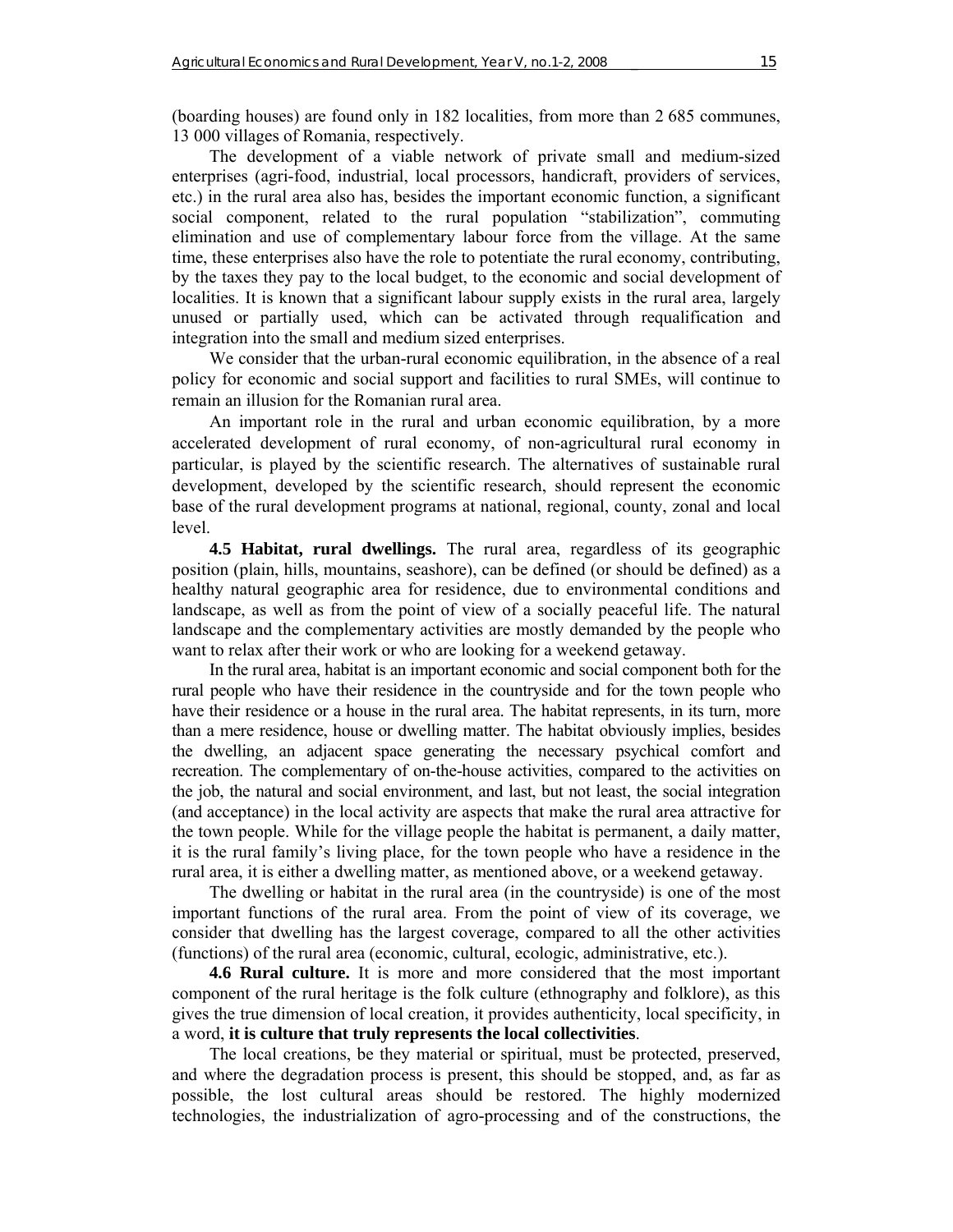aggressive urbanization of certain rural localities have an unfavourable impact upon the material culture. Many folk traditions were lost in time. The traditional activities, such as sheep breeding or grazing, with their ritual, agricultural works such as planting and harvesting of crops, of vine and fruit trees in particular, with a wide range of rituals specific to different zones of the country, the miller's trade, etc., were lost in time or they are under degradation, due to their replacement by mechanized, modernized technological processes. As Romania joined the EU, the efforts for the revitalization of certain traditional occupations should be intensified.

We have good reason to wonder many times: **what do we bring with us when we join the EU?** The answer is clear and simple: Romania comes to the European Union, on a competitive basis, with everything it has valuable in its economy, culture, science, etc., the traditional culture in particular having a core position. It is necessary to promote the quality traditional products, as these provide for the Romanian specificity.

 **4.7 Environment, nature and landscape.** The environment issue has gone beyond the local, regional or national dimension for a long time, this becoming one of the most significant far-reaching (continental and world) global strategy. The environment is a common good of global interest that cannot be partitioned, according to isolated, particular interests. Due to the impact upon human and animal health, to changes in the natural and anthropic environment, the far-reaching rural development and management projects, as well as the economic or social projects with effects upon the eco-system, should be obligatorily submitted to a rigorous "ecologic filter".

The protection of the natural environment and landscape comprises a series of rural area preservation components, among which the most important are the following:

– the initiators, developers and executors of rural development and territorial planning projects, the rural authorities should have in view the rational and sustainable use of local resources, such as forests, plantations, shelterbelts, natural pastures, waters, stone quarries, etc.;

– the renovation projects of rural localities, buildings, mansions, castles, palaces and of certain traditional technique elements (water and wind mills, workshops and archaic processing of agricultural products) should put into value the local architecture, preserve their specificity and rehabilitate certain components of the traditional material culture where these have been degraded or destroyed, out of different reasons;

– the programs targeting biodiversity preservation, the protection of waters, natural parks and reservations of local or national interest, etc.

– the programs for waste storage and recycling should be based upon the principle that each rural or urban zone, locality or region must be responsible for the management of waste, hazardous materials and polluting emissions. **The rural areas must not be a place for urban waste storage or for urban waste recycling.** 

Environment protection in the rural areas cannot be reduced to a few principles and left (only) to the local, regional organizations or NGOs. **Environment protection must be integrated into a global ecological strategy that should embrace a strict and at the same time unitary legal framework, at regional and European level.**

Environment protection, as practical action in the field, starts from the clear definition of the **environment policy.** The main elements of this policy should target biodiversity protection, the protection of soil, water, air, forests, plantations, farms and habitats, by delimiting the areas where the implantation of activities affecting the environment are limited or forbidden. At the same time, the environment policy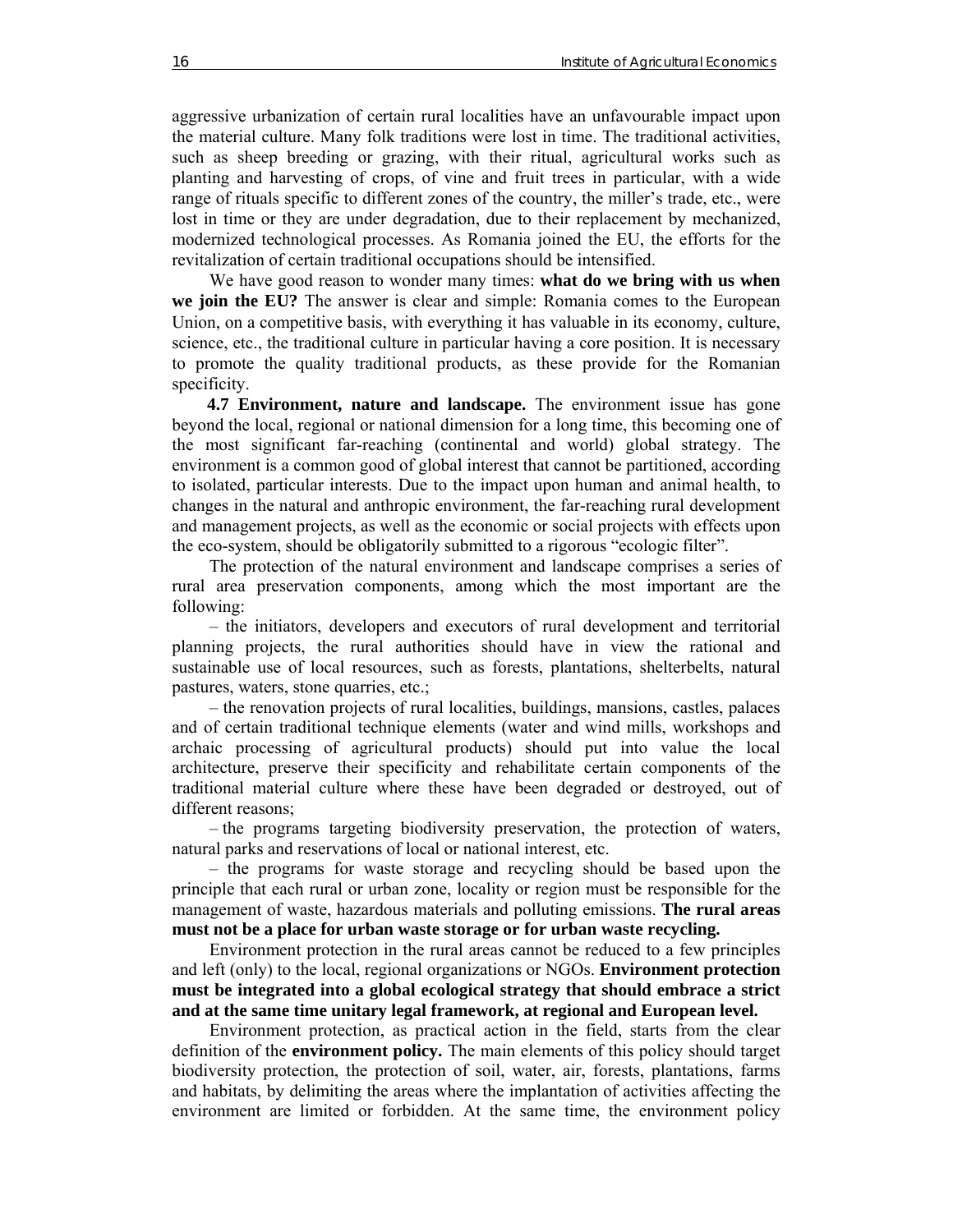should constantly and permanently have in view the international problems in relation to the legal framework, environment monitoring and the practical collaboration actions in order to prevent and where the case to limit and stop the harmful effects of pollution.

### **4.8 Intercommunity, interregional and cross-border international cooperation**

In the process of rural development and territorial planning, many intercommunity, interregional and cross-border international cooperation areas can be found. Several cooperation areas have been mentioned, mainly those related to environment protection, which have lately acquired a lawful international obligativity. But, besides the defined fields, some other fields of intercommunity, interregional and cross border cooperation interest can be found. Without focusing upon the importance of cooperation at economic level (in agriculture, food industry, forestry, pisciculture, handicraft, etc.), as this represents a well-known field, we shall highlight the importance of the intercommunity social, cultural and tourism relations. We consider that the spiritual aspects of cooperation are those that make the communities and regions of different countries draw near, these representing communication bridges that connect the local communities from different countries. The partnership-based relations, starting from the mutual knowledge, can be extended to other fields, in the commercial field inclusively.

The international cooperation can also cover the scientific, university and academic research in rural development and territorial planning. Each neighbour country, through its institutes of scientific research and universities that are concerned with the rural development problems, has acquired its own experience that can be useful to its partners.

## **4.9 Rural community management (administration). The subsidiarity principle**

The sustainable rural development is one of the essential prerogatives in the management of rural communities. It is the rural collectivities themselves that best know their rural development and territorial planning problems. The brutal, authoritarian involvement of the central administration in the rural problems may result either in actions of the communist type of "planning of rural localities", or in hindering the local initiatives and imposing certain unitary patterns from the architectural and social point of view.

The Romanian administration has not significantly changed after 1989. Except for the free election of mayors and of the county council president, everything was left unchanged, highly centralized, like in the communist period.

The sectoral administrations: education, health, agriculture, finance, police, judicial administration, territorial agencies, etc., continue to have a pyramid-like structure, with a military type of hierarchy. The job interviews organized for being appointed on the manager positions at the county directorates and for the managers (administrators) of the decentralized structures in the territory are rather a political formality, yet they take a lot of the time of ministers and state secretaries. At the beginning of a new political mandate, the ministers and state secretaries assigned in the above-mentioned departments, instead of dealing with reform strategies and the development of sectors for which they have been appointed, they are rather concerned with the "selection" and "appointment" of the (political) clientele on jobs.

Naturally, as in all the other EU Member State, the public administration is decentralized at regional, county and local level, each level having its competences in